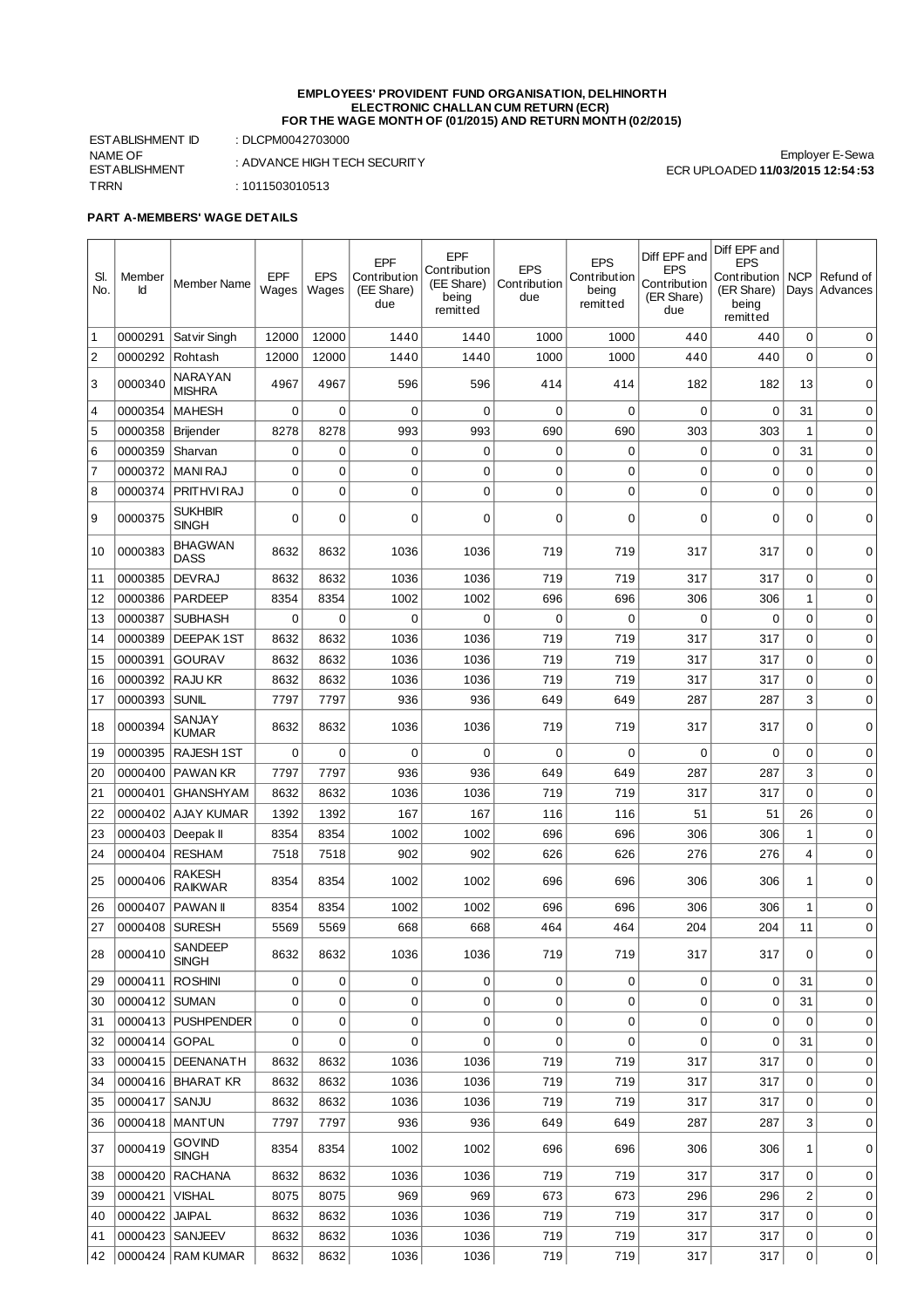| 43   | 0000425       | <b>NEELAM</b>                                 | $\Omega$    | 0     | $\Omega$    | $\Omega$    | $\mathbf 0$ | $\mathbf 0$ | $\mathbf 0$ | 0   | 31          | 0           |
|------|---------------|-----------------------------------------------|-------------|-------|-------------|-------------|-------------|-------------|-------------|-----|-------------|-------------|
| 44   | 0000426       | <b>MAMTA</b>                                  | 8632        | 8632  | 1036        | 1036        | 719         | 719         | 317         | 317 | $\Omega$    | 0           |
| 45   | 0000427       | <b>PUSHPA</b>                                 | 8354        | 8354  | 1002        | 1002        | 696         | 696         | 306         | 306 | 1           | 0           |
| 46   | 0000428       | <b>LEKHRAJ</b>                                | 1949        | 1949  | 234         | 234         | 162         | 162         | 72          | 72  | 24          | 0           |
| 47   | 0000429       | <b>VICKY</b><br><b>KUMAR</b><br><b>PANIKA</b> | 1114        | 1114  | 134         | 134         | 93          | 93          | 41          | 41  | 27          | 0           |
| 48   | 0000430       | <b>KARUNA</b>                                 | 8632        | 8632  | 1036        | 1036        | 719         | 719         | 317         | 317 | 0           | $\mathbf 0$ |
| 49   | 0000431       | <b>RAVINDER</b>                               | 8632        | 8632  | 1036        | 1036        | 719         | 719         | 317         | 317 | 0           | 0           |
| 50   | 0000432       | JAI<br><b>BHAGWAN</b>                         | 8632        | 8632  | 1036        | 1036        | 719         | 719         | 317         | 317 | $\Omega$    | 0           |
| 51   | 0000433       | <b>KARAMBIR</b>                               | $\mathbf 0$ | 0     | $\mathbf 0$ | $\Omega$    | $\mathbf 0$ | $\mathbf 0$ | 0           | 0   | 31          | 0           |
| 52   | 0000434       | <b>NIT IN KR</b>                              | 8632        | 8632  | 1036        | 1036        | 719         | 719         | 317         | 317 | 0           | 0           |
| 53   | 0000435       | SALEHA<br><b>BEGAM</b>                        | 0           | 0     | $\mathbf 0$ | $\Omega$    | $\mathbf 0$ | $\mathbf 0$ | $\mathbf 0$ | 0   | 0           | 0           |
| 54   | 0000436       | <b>KAVITA</b>                                 | 6126        | 6126  | 735         | 735         | 510         | 510         | 225         | 225 | 9           | 0           |
| 55   | 0000438       | <b>MILAN</b>                                  | 2785        | 2785  | 334         | 334         | 232         | 232         | 102         | 102 | 21          | $\mathbf 0$ |
| 56   | 0000439       | <b>NARENDRA</b><br><b>SINGH</b>               | 7518        | 7518  | 902         | 902         | 626         | 626         | 276         | 276 | 4           | 0           |
| 57   | 0000441       | <b>SUNIL II</b>                               | $\mathbf 0$ | 0     | $\mathbf 0$ | $\mathbf 0$ | $\mathbf 0$ | $\mathbf 0$ | $\mathbf 0$ | 0   | 31          | 0           |
| 58   | 0000442       | <b>RAKESH</b><br>Thakur                       | $\Omega$    | 0     | 0           | 0           | 0           | $\mathbf 0$ | 0           | 0   | 0           | 0           |
| 59   | 0000443       | <b>ROHIT</b>                                  | 8354        | 8354  | 1002        | 1002        | 696         | 696         | 306         | 306 | $\mathbf 1$ | 0           |
| 60   | 0000444       | Arun Kumar                                    | 5569        | 5569  | 668         | 668         | 464         | 464         | 204         | 204 | 11          | 0           |
| 61   | 0000445       | Rajesh II                                     | 8632        | 8632  | 1036        | 1036        | 719         | 719         | 317         | 317 | 0           | 0           |
| 62   | 0000446       | Dharmender<br>Kumar Shukla                    | 8354        | 8354  | 1002        | 1002        | 696         | 696         | 306         | 306 | 1           | 0           |
| 63   | 0000447       | Saiyad Gulam<br>Anwar                         | 7797        | 7797  | 936         | 936         | 649         | 649         | 287         | 287 | 3           | 0           |
| 64   | 0000449       | <b>SANTOSH</b><br><b>KUMAR</b>                | 10478       | 10478 | 1257        | 1257        | 873         | 873         | 384         | 384 | 0           | 0           |
| 65   | 0000450       | <b>SARVINDER</b>                              | 8632        | 8632  | 1036        | 1036        | 719         | 719         | 317         | 317 | 0           | 0           |
| 66   | 0000452       | <b>NAYAB SINGH</b>                            | 8632        | 8632  | 1036        | 1036        | 719         | 719         | 317         | 317 | 0           | $\mathbf 0$ |
| 67   | 0000453       | RAJMANGAL                                     | 8632        | 8632  | 1036        | 1036        | 719         | 719         | 317         | 317 | 0           | 0           |
| 68   | 0000454       | VINOD<br><b>KUMAR</b>                         | 8632        | 8632  | 1036        | 1036        | 719         | 719         | 317         | 317 | 0           | 0           |
| 69   | 0000455       | <b>MD SAJJAD</b>                              | 8632        | 8632  | 1036        | 1036        | 719         | 719         | 317         | 317 | 0           | 0           |
| 70   | 0000456 SUNIL |                                               | 7797        | 7797  | 936         | 936         | 649         | 649         | 287         | 287 | 3           | 0           |
| 71   | 0000467       | <b>DUKHARAN</b><br><b>BARI</b>                | 8554        | 8554  | 1026        | 1026        | 713         | 713         | 313         | 313 | 0           | 0           |
| 72   | 0000475       | <b>PAWAN</b><br><b>KUMAR</b>                  | 7797        | 7797  | 936         | 936         | 649         | 649         | 287         | 287 | 3           | 0           |
| 73   | 0000476       | SANJAY<br><b>KUMAR</b>                        | 8632        | 8632  | 1036        | 1036        | 719         | 719         | 317         | 317 | 0           | 0           |
| 74   | 0000479       | <b>DEEPALI</b>                                | 7518        | 7518  | 902         | 902         | 626         | 626         | 276         | 276 | 4           | 0           |
| 75   | 0000501       | Chain Singh                                   | 12000       | 12000 | 1440        | 1440        | 1000        | 1000        | 440         | 440 | 0           | 0           |
| 76   | 0000505       | Mukesh<br>Kumar                               | 8354        | 8354  | 1002        | 1002        | 696         | 696         | 306         | 306 | 1           | 0           |
| 77   | 0000512       | <b>AJAY KUMAR</b>                             | $\mathbf 0$ | 0     | $\mathbf 0$ | $\mathbf 0$ | $\mathbf 0$ | $\mathbf 0$ | 0           | 0   | 0           | 0           |
| 78   | 0000513       | <b>SHARUKH</b>                                | 6961        | 6961  | 835         | 835         | 580         | 580         | 255         | 255 | 6           | 0           |
| 79   | 0000514       | <b>HIMANSHU</b><br><b>MANRAL</b>              | 7797        | 7797  | 936         | 936         | 649         | 649         | 287         | 287 | 3           | 0           |
| 80   |               | 0000515   RANI DEVI                           | 8632        | 8632  | 1036        | 1036        | 719         | 719         | 317         | 317 | 0           | 0           |
| 81   | 0000516       | Lavakush                                      | 0           | 0     | 0           | 0           | 0           | 0           | 0           | 0   | 31          | 0           |
| 82   | 0000519       | Kamal Kumar                                   | 0           | 0     | 0           | 0           | $\mathbf 0$ | $\mathbf 0$ | $\mathbf 0$ | 0   | 31          | 0           |
| 83   | 0000522       | <b>BYAS YADAV</b>                             | 7450        | 7450  | 894         | 894         | 621         | 621         | 273         | 273 | 4           | 0           |
| 84   | 0000523       | AJIMA<br><b>KHATUN</b>                        | 7518        | 7518  | 902         | 902         | 626         | 626         | 276         | 276 | 4           | 0           |
| 85   | 0000524       | MUKUL<br><b>TIWARI</b>                        | 2228        | 2228  | 267         | 267         | 186         | 186         | 81          | 81  | 23          | 0           |
| 86   | 0000525       | <b>SUDHA DEVI</b>                             | 8354        | 8354  | 1002        | 1002        | 696         | 696         | 306         | 306 | 1           | 0           |
| 87   | 0000529       | SANDEEP                                       | 8632        | 8632  | 1036        | 1036        | 719         | 719         | 317         | 317 | 0           | 0           |
| 88   | 0000530       | TRUN KUMAR<br><b>MATHUR</b>                   | 8632        | 8632  | 1036        | 1036        | 719         | 719         | 317         | 317 | 0           | 0           |
| 89   | 0000531       | <b>NEHA</b>                                   | 8354        | 8354  | 1002        | 1002        | 696         | 696         | 306         | 306 | 1           | 0           |
| ا مہ | reannnl       | <b>VIJENDER</b>                               | 7707        | 7707  | חרים        | noc l       | ا م م       | <b>GAO</b>  | דסר         | 707 | c           | nΙ          |